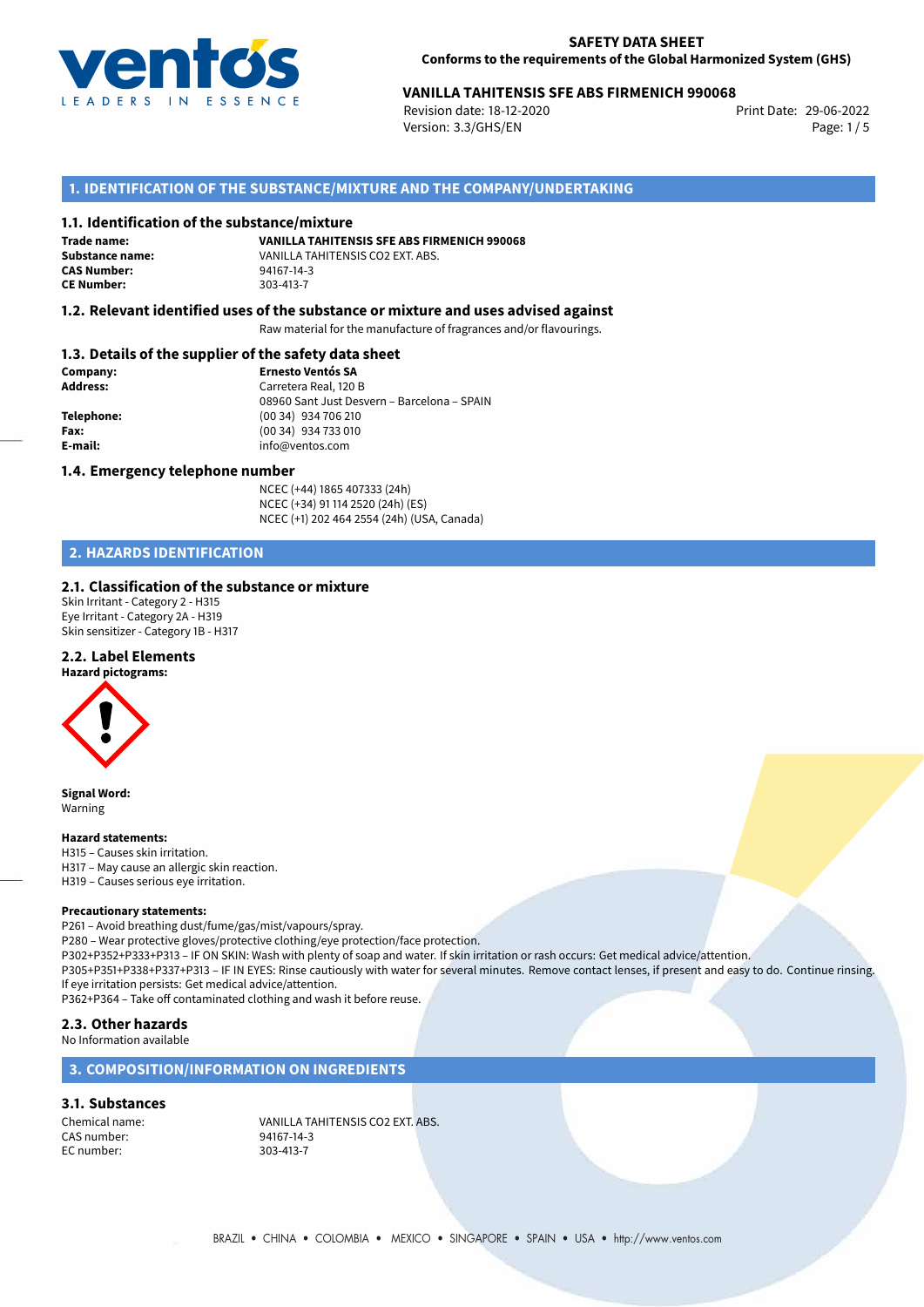

## 29-06-2022 **VANILLA TAHITENSIS SFE ABS FIRMENICH 990068**

Revision date: 18-12-2020 Version: 3.3/GHS/EN Page: 2 / 5

## **Hazardous constituents:**

| <b>Chemical Name</b>  | % (w/w)        | <b>CAS No</b><br><b>EC No</b> | <b>Classification according to GHS</b>                                                                                                                         |
|-----------------------|----------------|-------------------------------|----------------------------------------------------------------------------------------------------------------------------------------------------------------|
| VANILLIN              | $>10$ ; $<$ 25 | 121-33-5<br>204-465-2         | Acute Toxicity - Category 5 (oral) - H303<br>Eye Irritant - Category 2A - H319<br>Hazardous to the aquatic environment, short-term (acute) - Category 3 - H402 |
| ANISYL ALCOHOL        | $>10$ ; $<$ 25 | 105-13-5<br>203-273-6         | Acute Toxicity - Category 5 (dermal) - H313<br>Skin Irritant - Category 2 - H315<br>Eye Irritant - Category 2A - H319<br>Skin sensitizer - Category 1B - H317  |
| <b>ETHANOL</b>        | $>1$ ; $<$ 10  | 64-17-5<br>200-578-6          | Flammable Liquids - Category 2 - H225<br>Eye Irritant - Category 2A - H319                                                                                     |
| <b>ANISYL ACETATE</b> | $>0.1$ ; <1    | $104 - 21 - 2$<br>203-185-8   | Skin sensitizer - Category 1B - H317<br>Hazardous to the aquatic environment, short-term (acute) - Category 3 - H402                                           |

[See the full text of the hazard statements in section 16.](#page-4-0)

## **3.2. Mixtures**

Not applicable.

## **4. FIRST-AID MEASURES**

## **4.1. Description of necessary first aid measures**

| Ingestion:    | Rinse mouth with water.<br>Obtain medical advice.<br>Keep at rest. Do not induce vomiting.                                                           |
|---------------|------------------------------------------------------------------------------------------------------------------------------------------------------|
| Eye contact:  | In case of contact with eyes, rinse immediately with plenty of water for at least 15 minutes and seek medical advice.                                |
| Inhalation:   | Remove person to fresh air and keep at rest.<br>Seek immediate medical advice.                                                                       |
| Skin contact: | Take off immediately all contaminated clothing.<br>Thoroughly wash affected skin with soap and water.<br>Seek medical attention if symptoms persist. |

## **4.2. Most important symptoms and effects, both acute and delayed**

No information available.

## **4.3. Indication of any immediate medical attention and special treatment needed**

No information available.

## **5. FIRE-FIGHTING MEASURES**

## **5.1. Extinguishing Media**

Water spray, carbon dioxide, dry chemical powder or appropriate foam. For safety reasons do not use full water jet.

## **5.2. Special hazards arising from the substance or mixture**

Known or Anticipated Hazardous Products of Combustion: Emits toxic fumes under fire conditions.

## **5.3. Advice for firefighters**

High temperatures can lead to high pressures inside closed containers. Avoid inhalation of vapors that are created. Use appropriate respiratory protection. Do not allow spillage of fire to be poured into drains or watercourses. Wear self-contained breathing apparatus and protective clothing.

## **6. ACCIDENTAL RELEASE MEASURES**

## **6.1. Personal precautions, protective equipment and emergency procedures**

Evacuate surronding areas. Ensure adequate ventilation. Keep unnecessary and unprotected personnel from entering. Do not breathe vapor/spray. Avoid contact with skin and eyes. Information regarding personal protective measures: see section 8.

### **6.2. Environmental precautions**

To avoid possible contamination of the environment, do not discharge into any drains, surface waters or groundwaters.

### **6.3. Methods and materials for containment and cleaning up**

Cover with an inert, inorganic, non-combustible absorbent material (e.g. dry-lime, sand, soda ash).

Place in covered containers using non-sparking tools and transport outdoors. Avoid open flames or sources of ignition (e.g. pilot lights on gas hot water heater).

Ventilate area and wash spill site after material pickup is complete.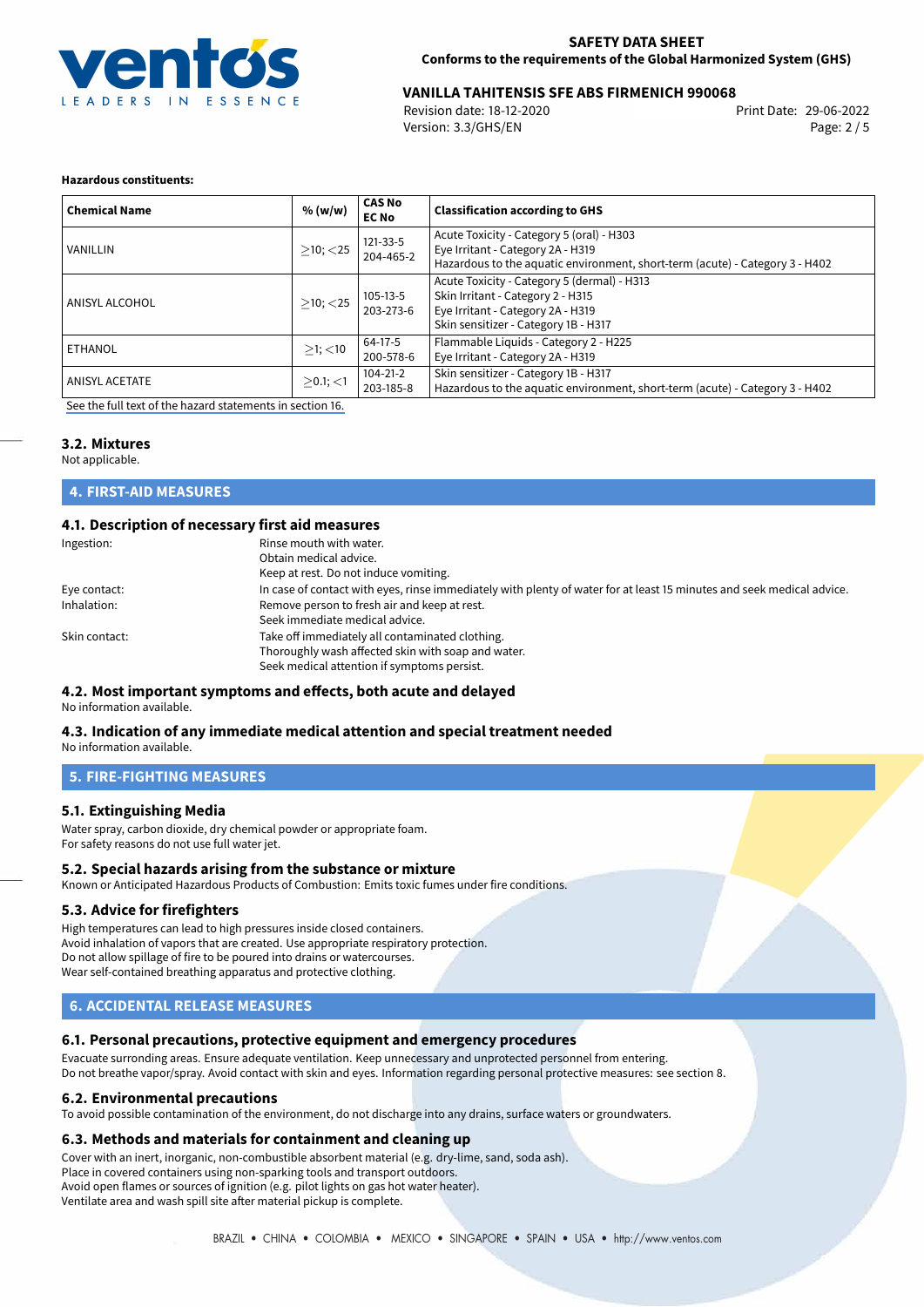

## 29-06-2022 **VANILLA TAHITENSIS SFE ABS FIRMENICH 990068**

Revision date: 18-12-2020 Version: 3.3/GHS/EN Page: 3 / 5

## **6.4. Reference to other sections**

Information regarding exposure controls, personal protection and disposal considerations can be found in sections 8 and 13.

## **7. HANDLING AND STORAGE**

### **7.1. Precautions for safe handling**

Do not store or handle this material near food or drinking water. Do not smoke. Avoid contact with the eyes, skin and clothing. Wear protective clothing and use glasses. Observe the rules of safety and hygiene at work. Keep in the original container or an alternative made from a compatible material.

## **7.2. Conditions for safe storage, including any incompatibilities**

Store in tightly closed and preferably full containers in a cool, dry and ventilated area, protected from light. Keep away from sources of ignition (e.g. hot surfaces, sparks, flame and static discharges). Keep away from incompatible materials (see section 10).

### **7.3. Specific end use(s)**

No information available.

## **8. EXPOSURE CONTROLS AND PERSONAL PROTECTION**

### **8.1. Control parameters**

Components with occupational exposure limits: None known.

## **8.2. Exposure controls**

Measures should be taken to prevent materials from being splashed into the body. Provide adequate ventilation, according to the conditions of use. Use a mechanical exhaust if required.

## **8.3. Individual protection measures, such as personal protective equipment**

| Eye/Face protection:             | Chemical safety goggles are recommended. Wash contaminated goggles before reuse.                                                      |  |  |  |
|----------------------------------|---------------------------------------------------------------------------------------------------------------------------------------|--|--|--|
| Hand Protection:                 | Chemical-resistant gloves are recommended. Wash contaminated gloves before reuse.                                                     |  |  |  |
| Body protection:                 | Personal protective equipment for the body should be selected based on the task being performed and the risks<br>involved.            |  |  |  |
| Respiratory Protection:          | In case of insufficient ventilation, use suitable respiratory equipment.                                                              |  |  |  |
| Environmental exposure controls: | Emissions from ventilation or process equipment should be checked to ensure they comply with environmental<br>protection legislation. |  |  |  |
|                                  | In some cases, filters or engineering modifications to the process equipment will be necessary to reduce emissions to                 |  |  |  |
|                                  | acceptable levels.                                                                                                                    |  |  |  |

## **9. PHYSICAL AND CHEMICAL PROPERTIES**

## **9.1. Information on basic physical and chemical properties**

| Appearance:                                | Solid                     |  |
|--------------------------------------------|---------------------------|--|
| Colour:                                    | Conforms to standard      |  |
| Odour:                                     | Conforms to standard      |  |
| Odour theshold:                            | Not determined            |  |
| pH:                                        | Not determined            |  |
| Melting point/freezing point:              | Not determined            |  |
| Boling point/boiling range $(^{\circ}C)$ : | Not determined            |  |
| Flash point:                               | $101^{\circ}$ C           |  |
| Evaporation rate:                          | Not determined            |  |
| Flammability:                              | Not determined            |  |
| Lower flammability/Explosive limit:        | Not determined            |  |
| Upper flammability/Explosive limit:        | Not determined            |  |
| Vapour pressure:                           | Not determined            |  |
| Vapour Density:                            | Not determined            |  |
| Density:                                   | Not determined            |  |
| Relative density:                          | Not determined            |  |
| Water solubility:                          | <b>INSOLUBLE IN WATER</b> |  |
| Solubility in other solvents:              | SOLUBLE IN ETHANOL        |  |
| Partition coefficient n-octanol/water:     | Not determined            |  |
| Auto-ignition temperature:                 | Not determined            |  |
| Decomposition temperature:                 | Not determined            |  |
| Viscosity, dynamic:                        | Not determined            |  |
|                                            |                           |  |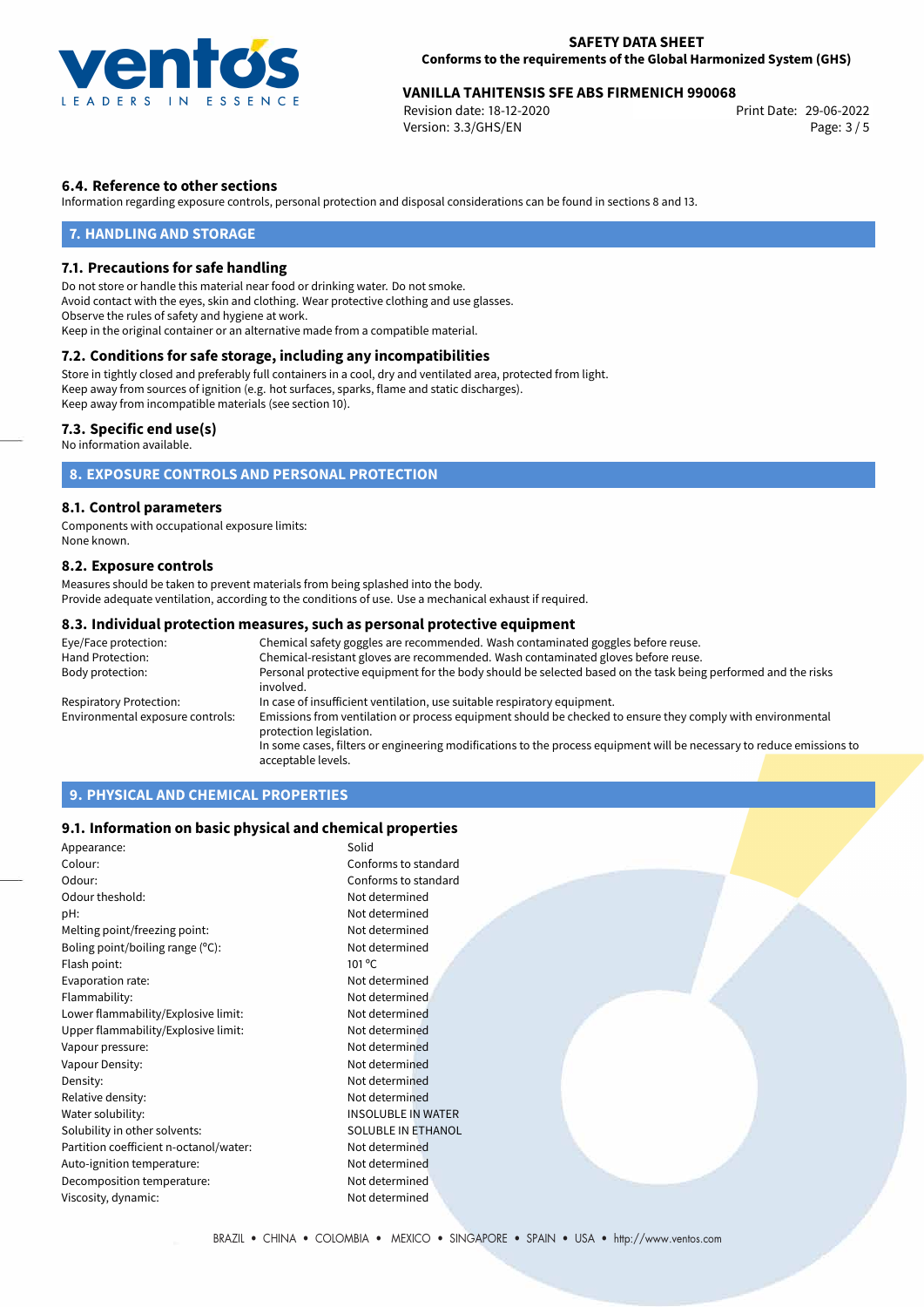

# 29-06-2022 **VANILLA TAHITENSIS SFE ABS FIRMENICH 990068**

Revision date: 18-12-2020 Version: 3.3/GHS/EN Page: 4 / 5

Not determined Not determined Not determined

| Viscosity, kinematic: |  |
|-----------------------|--|
| Explosive properties: |  |
| Oxidising properties: |  |

## **10. STABILITY AND REACTIVITY**

## **10.1. Reactivity**

No hazardous reactions if stored and handled as prescribed/indicated.

### **10.2. Chemical stability**

The product is stable if stored and handled as prescribed/indicated.

## **10.3. Possibility of hazardous reactions**

No hazardous reactions if stored and handled as prescribed/indicated.

### **10.4. Conditions to Avoid**

Conditions to Avoid: Excessive heat, flame or other ignition sources.

### **10.5. Incompatible materials**

Avoid contact with strong acids and bases and oxidizing agents.

#### **10.6. Hazardous decomposition products**

During combustion may form carbon monoxide and unidentified organic compounds.

## **11. TOXICOLOGICAL INFORMATION**

| <b>Acute toxicity</b>             | Based on the data available, the criteria for classification are not met. |
|-----------------------------------|---------------------------------------------------------------------------|
| <b>Skin corrosion/irritation</b>  | Causes skin irritation.                                                   |
| Serious eye damage/irritation     | Causes serious eye irritation.                                            |
| Respiratory or skin sensitisation | May cause an allergic skin reaction.                                      |
| Germ cell mutagenicity            | Based on the data available, the criteria for classification are not met. |
| <b>Carcinogenicity</b>            | Based on the data available, the criteria for classification are not met. |
| Reproductive toxicity             | Based on the data available, the criteria for classification are not met. |
| <b>STOT-single exposure</b>       | Based on the data available, the criteria for classification are not met. |
| <b>STOT-repeated exposure</b>     | Based on the data available, the criteria for classification are not met. |
| Aspiration hazard                 | Based on the data available, the criteria for classification are not met. |

## **12. ECOLOGICAL INFORMATION**

### **12.1. Toxicity**

**Assessment:** Based on the data available, the criteria for classification are not met.

**Experimental/calculated data:** No information available.

## **12.2. Degradability**

No information available.

## **12.3. Bioaccumulative potential**

No information available.

#### **12.4. Soil mobility** No information available.

## **12.5. Other adverse effects**

See also sections 6, 7, 13 and 15 Do not allow to get into waste water or waterways.

## **13. DISPOSAL CONSIDERATIONS**

### **13.1. Waste treatment methods**

Dispose of in accordance with national and local environmental regulations.